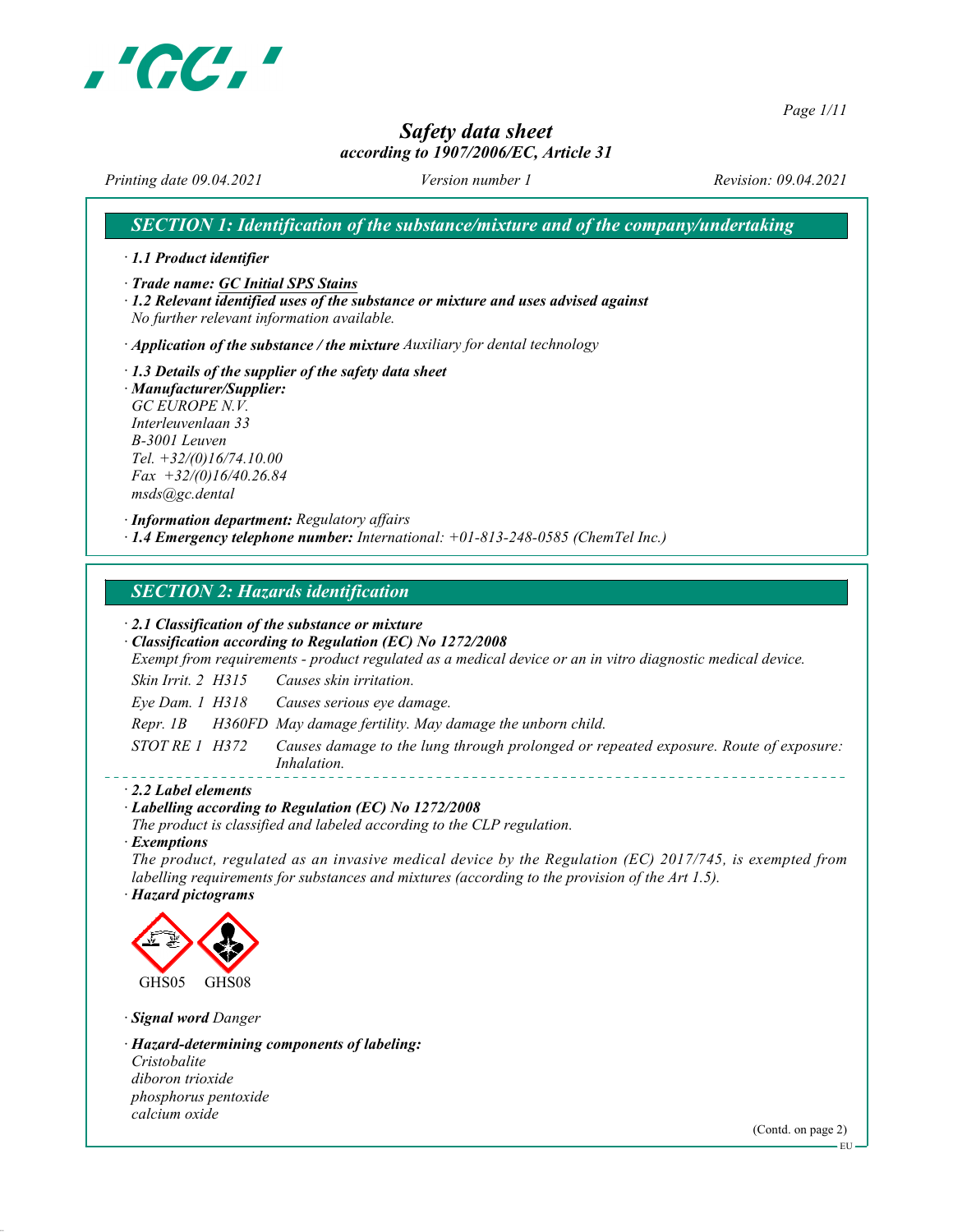Printing date 09.04.2021 Version number 1 Revision: 09.04.2021

Trade name: GC Initial SPS Stains

|                                  | (Cond. of page 1)                                                                                      |
|----------------------------------|--------------------------------------------------------------------------------------------------------|
| $\cdot$ Hazard statements        |                                                                                                        |
| H315                             | Causes skin irritation.                                                                                |
| H318                             | Causes serious eye damage.                                                                             |
|                                  | H360FD May damage fertility. May damage the unborn child.                                              |
| H372                             | Causes damage to the lung through prolonged or repeated exposure. Route of exposure: Inhalation.       |
| $\cdot$ Precautionary statements |                                                                                                        |
| <i>P260</i>                      | Do not breathe dust/fume/gas/mist/vapours/spray.                                                       |
| <i>P280</i>                      | Wear protective gloves/protective clothing/eye protection/face protection.                             |
|                                  | P305+P351+P338 IF IN EYES: Rinse cautiously with water for several minutes. Remove contact lenses, if  |
|                                  | present and easy to do. Continue rinsing.                                                              |
| <i>P310</i>                      | Immediately call a POISON CENTER/doctor.                                                               |
| $P308 + P313$                    | IF exposed or concerned: Get medical advice/attention.                                                 |
| <i>P321</i>                      | Specific treatment (see on this label).                                                                |
| $P362 + P364$                    | Take off contaminated clothing and wash it before reuse.                                               |
| <i>P405</i>                      | Store locked up.                                                                                       |
| <i>P501</i>                      | Dispose of contents/container in accordance with local/regional/national/international<br>regulations. |

- **Results of PBI and** · PBT: Not applicable.
- · vPvB: Not applicable.

## SECTION 3: Composition/information on ingredients

#### · 3.2 Chemical characterization: Mixtures

· Description:

Only substances required to be mentioned according to Annex II of regulation 1907/2006 are listed. Information on the other substances that may be present can be obtained upon request.

|              | $14464 - 46 - 1$ Cristobalite                                                               | $50 - 75\%$ |
|--------------|---------------------------------------------------------------------------------------------|-------------|
|              | <b>STOT RE 1, H372</b>                                                                      |             |
|              | 1303-86-2 diboron trioxide                                                                  | $10 - 25\%$ |
|              | Repr. 1B, H360FD                                                                            |             |
|              | $1304-28-5$ barium oxide, obtained by calcining witherite                                   | $2.5 - 5\%$ |
|              | Acute Tox. 4, H302; Acute Tox. 4, H332; Eye Irrit. 2, H319                                  |             |
|              | 1305-78-8 calcium oxide                                                                     | $1 - 2.5\%$ |
|              | Eye Dam. 1, H318; Skin Irrit. 2, H315; STOT SE 3, H335                                      |             |
|              | $1314-56-3$ phosphorus pentoxide                                                            | $1 - 2.5\%$ |
|              | Skin Corr. 1A, H314                                                                         |             |
|              | $7758-88-5$ cerium trifluoride                                                              | $0.5 < 1\%$ |
| $\cdot$ SVHC |                                                                                             |             |
|              | 1303-86-2 diboron trioxide                                                                  |             |
|              | · Additional information: For the wording of the listed hazard phrases refer to section 16. |             |

(Contd. on page 3)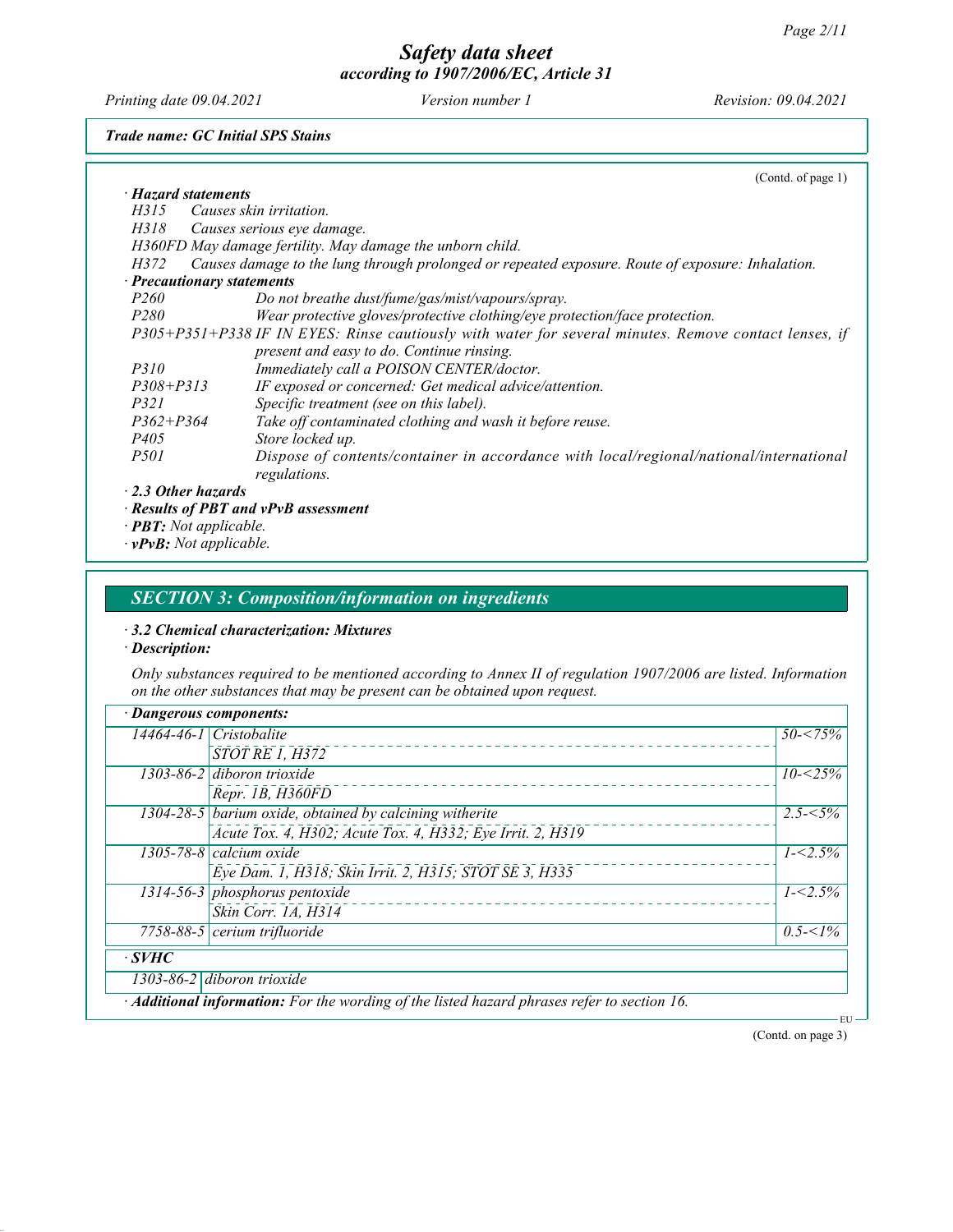Printing date 09.04.2021 Version number 1 Revision: 09.04.2021

Trade name: GC Initial SPS Stains

(Contd. of page 2)

## SECTION 4: First aid measures

#### · 4.1 Description of first aid measures

#### · General information:

Immediately remove any clothing soiled by the product. If symptoms persist consult doctor.

- · After inhalation:
- Supply fresh air. If required, provide artificial respiration. Keep patient warm. Consult doctor if symptoms persist. Take affected persons into fresh air and keep quiet.

#### · After skin contact: Immediately wash with water and soap and rinse thoroughly. Seek medical treatment. If skin irritation continues, consult a doctor. · After eye contact:

Protect unharmed eye. Rinse opened eye for several minutes under running water. If symptoms persist consult doctor.

- Call a doctor immediately.
- · After swallowing:

Rinse out mouth and then drink plenty of water.

- If symptoms persist consult doctor.
- $\cdot$  4.2 Most important symptoms and effects, both acute and delayed No further relevant information available.
- · 4.3 Indication of any immediate medical attention and special treatment needed
- No further relevant information available.

## SECTION 5: Firefighting measures

- · 5.1 Extinguishing media
- · Suitable extinguishing agents:

CO2, extinguishing powder or water spray. Fight larger fires with water spray or alcohol resistant foam. Use fire fighting measures that suit the environment.

- · For safety reasons unsuitable extinguishing agents: Water with full jet
- · 5.2 Special hazards arising from the substance or mixture
- Formation of toxic gases is possible during heating or in case of fire.
- No further relevant information available.
- · 5.3 Advice for firefighters
- · Protective equipment: Wear self-contained respiratory protective device.
- · Additional information

Dispose of fire debris and contaminated fire fighting water in accordance with official regulations.

## SECTION 6: Accidental release measures

· 6.1 Personal precautions, protective equipment and emergency procedures

Remove persons from danger area. Avoid formation of dust.

Avoid contact with the eyes and skin.

Wear protective clothing.

· 6.2 Environmental precautions:

Do not allow product to reach sewage system or any water course. Do not allow to penetrate the ground/soil.

(Contd. on page 4)

**EU**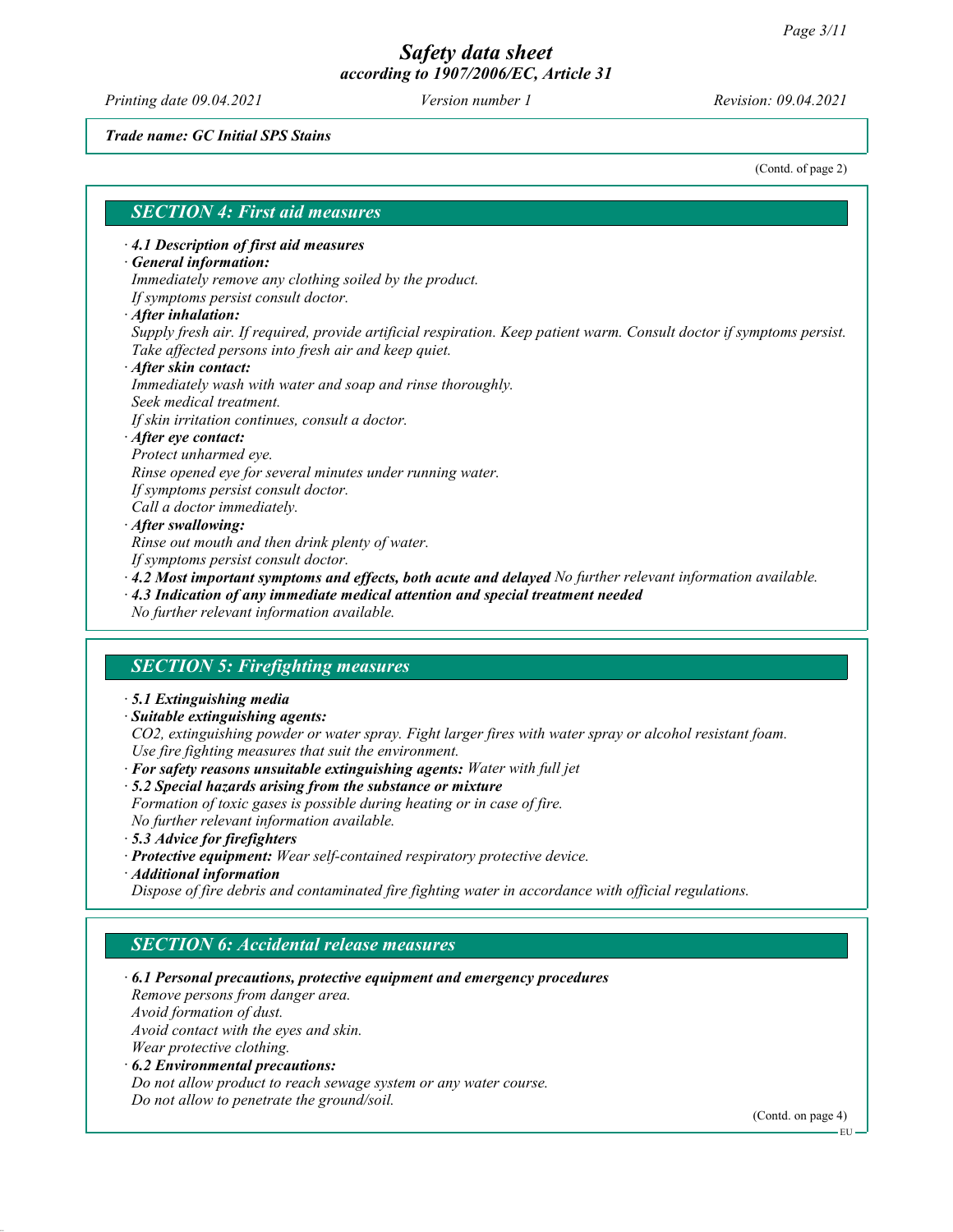Printing date 09.04.2021 Version number 1 Revision: 09.04.2021

(Contd. of page 3)

Trade name: GC Initial SPS Stains

· 6.3 Methods and material for containment and cleaning up:

Pick up mechanically.

Prevent formation of dust.

Dispose of the collected material according to regulations.

· 6.4 Reference to other sections

See Section 7 for information on safe handling. See Section 8 for information on personal protection equipment.

See Section 13 for disposal information.

## **SECTION 7: Handling and storage**

· 7.1 Precautions for safe handling

Prevent formation of dust. Any deposit of dust which cannot be avoided must be regularly removed. Avoid contact with the eyes and skin.

· Information about protection against explosions and fires: Dust can combine with air to form an explosive mixture.

 $\cdot$  7.2 Conditions for safe storage, including any incompatibilities

· Storage:

· Requirements to be met by storerooms and receptacles: Store only in unopened original receptacles.

- · Information about storage in one common storage facility: Store away from foodstuffs.
- · Further information about storage conditions: None.
- $\cdot$  7.3 Specific end use(s) No further relevant information available.

## SECTION 8: Exposure controls/personal protection

· Additional information about design of technical systems: No further data; see item 7.

· 8.1 Control parameters

| $\cdot$ Components with limit values that require monitoring at the workplace:                           |  |  |
|----------------------------------------------------------------------------------------------------------|--|--|
| 1304-28-5 barium oxide, obtained by calcining witherite                                                  |  |  |
| $IOELV   Long-term value: 0.5 mg/m3$                                                                     |  |  |
| as Ba                                                                                                    |  |  |
| 1305-78-8 calcium oxide                                                                                  |  |  |
| $IOELV Short-term value: 4 mg/m3$                                                                        |  |  |
| Long-term value: $1 \text{ mg/m}^3$                                                                      |  |  |
| Respirable fraction                                                                                      |  |  |
| 1314-56-3 phosphorus pentoxide                                                                           |  |  |
| $IOELV   Long-term value: 1 mg/m3$                                                                       |  |  |
| 7758-88-5 cerium trifluoride                                                                             |  |  |
| $IOELV   Long-term value: 2.5 mg/m3$                                                                     |  |  |
| as F                                                                                                     |  |  |
| · DNELs                                                                                                  |  |  |
| 13463-67-7 titanium dioxide                                                                              |  |  |
| Inhalative   DNEL inhalation   10 mg/m3 (man)                                                            |  |  |
| $\cdot$ <b>Additional information:</b> The lists that were valid during the creation were used as basis. |  |  |
| (Contd. on page 5)                                                                                       |  |  |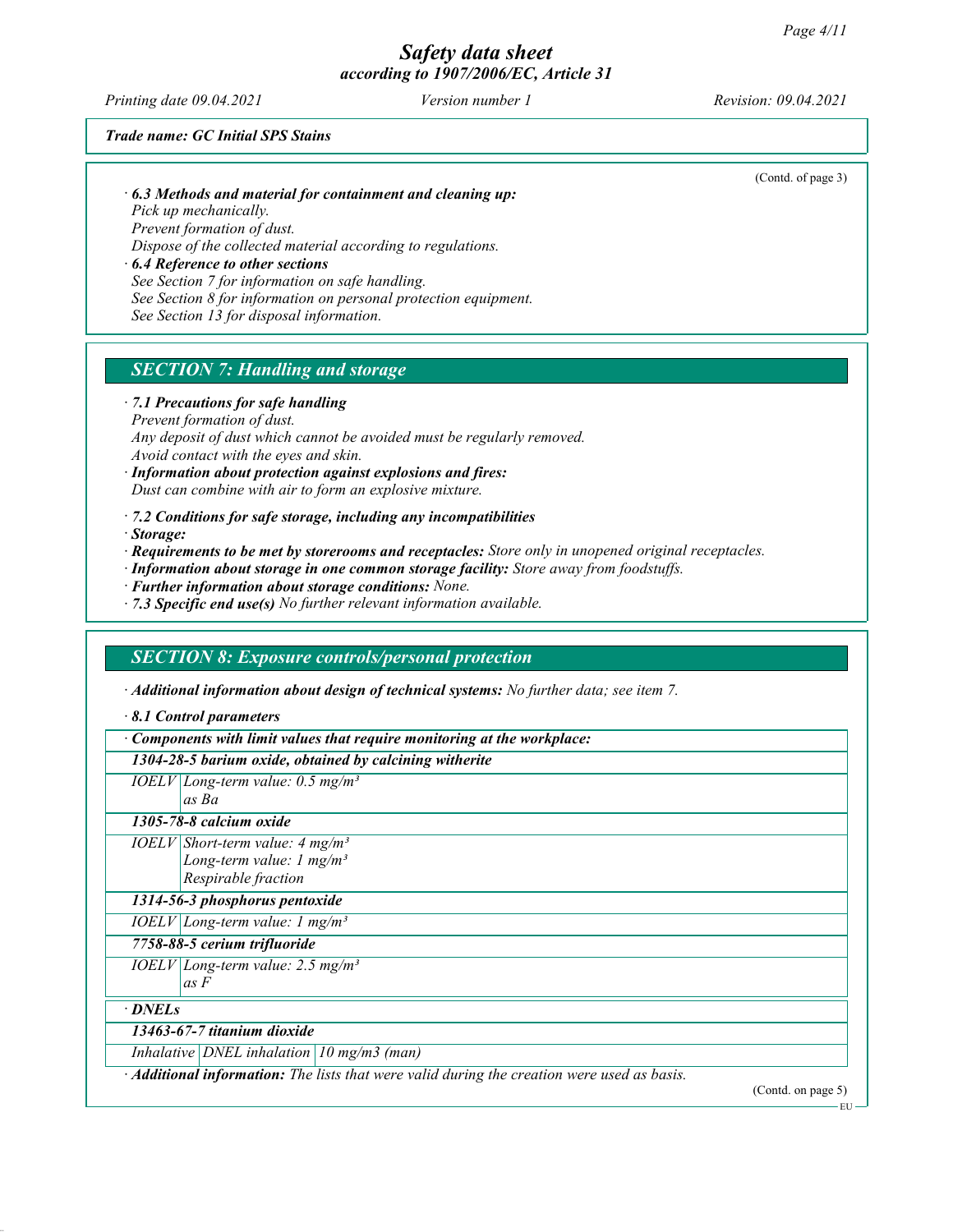EU

## Safety data sheet according to 1907/2006/EC, Article 31

Printing date 09.04.2021 Version number 1 Revision: 09.04.2021

Trade name: GC Initial SPS Stains

| (Contd. of page 4)                                                                                                                                                                                                                                                                                                                                         |
|------------------------------------------------------------------------------------------------------------------------------------------------------------------------------------------------------------------------------------------------------------------------------------------------------------------------------------------------------------|
| $\cdot$ 8.2 Exposure controls                                                                                                                                                                                                                                                                                                                              |
| · Personal protective equipment:                                                                                                                                                                                                                                                                                                                           |
| <b>General protective and hygienic measures:</b>                                                                                                                                                                                                                                                                                                           |
| The usual precautionary measures for handling chemicals should be followed.                                                                                                                                                                                                                                                                                |
| Do not inhale dust / smoke / mist.                                                                                                                                                                                                                                                                                                                         |
| Avoid contact with the eyes and skin.                                                                                                                                                                                                                                                                                                                      |
| Wash hands before breaks and at the end of work.<br>Immediately remove all soiled and contaminated clothing.                                                                                                                                                                                                                                               |
| · Breathing equipment: Suitable respiratory protective device recommended.                                                                                                                                                                                                                                                                                 |
| · Protection of hands:                                                                                                                                                                                                                                                                                                                                     |
|                                                                                                                                                                                                                                                                                                                                                            |
| Protective gloves                                                                                                                                                                                                                                                                                                                                          |
| · Material of gloves                                                                                                                                                                                                                                                                                                                                       |
| The selection of the suitable gloves does not only depend on the material, but also on further marks of quality and<br>varies from manufacturer to manufacturer. As the product is a preparation of several substances, the resistance of<br>the glove material can not be calculated in advance and has therefore to be checked prior to the application. |
| · Penetration time of glove material                                                                                                                                                                                                                                                                                                                       |
| The exact break through time has to be found out by the manufacturer of the protective gloves and has to be                                                                                                                                                                                                                                                |
| observed                                                                                                                                                                                                                                                                                                                                                   |
| $\cdot$ Eye protection:                                                                                                                                                                                                                                                                                                                                    |
| Tightly sealed goggles                                                                                                                                                                                                                                                                                                                                     |

## SECTION 9: Physical and chemical properties

| $522$ and $7.7$ and $7.7$ and $7.7$ and $7.7$ and $7.7$ and $7.7$ and $7.7$ and $7.7$ and $7.7$ and $7.7$ and $7.7$ and $7.7$ and $7.7$ and $7.7$ and $7.7$ and $7.7$ and $7.7$ and $7.7$ and $7.7$ and $7.7$ and $7.7$ and |                                    |                    |
|-----------------------------------------------------------------------------------------------------------------------------------------------------------------------------------------------------------------------------|------------------------------------|--------------------|
| $\cdot$ 9.1 Information on basic physical and chemical properties<br><b>General Information</b><br>$\cdot$ Appearance:                                                                                                      |                                    |                    |
| Form:                                                                                                                                                                                                                       | Solid                              |                    |
| Color:                                                                                                                                                                                                                      | According to product specification |                    |
| $\cdot$ Odor:                                                                                                                                                                                                               | Characteristic                     |                    |
| · Odor threshold:                                                                                                                                                                                                           | Not determined.                    |                    |
| $\cdot$ pH-value:                                                                                                                                                                                                           | Not applicable.                    |                    |
| $\cdot$ Change in condition                                                                                                                                                                                                 |                                    |                    |
| <b>Melting point/Melting range:</b>                                                                                                                                                                                         | Undetermined.                      |                    |
| <b>Boiling point/Boiling range:</b>                                                                                                                                                                                         | Undetermined.                      |                    |
| · Flash point:                                                                                                                                                                                                              | Not applicable.                    |                    |
| · Flammability (solid, gaseous):                                                                                                                                                                                            | Not determined.                    |                    |
| · Ignition temperature:                                                                                                                                                                                                     | Undetermined.                      |                    |
| $\cdot$ Decomposition temperature:                                                                                                                                                                                          | Not determined.                    |                    |
| · Auto igniting:                                                                                                                                                                                                            | Product is not selfigniting.       |                    |
|                                                                                                                                                                                                                             |                                    | (Contd. on page 6) |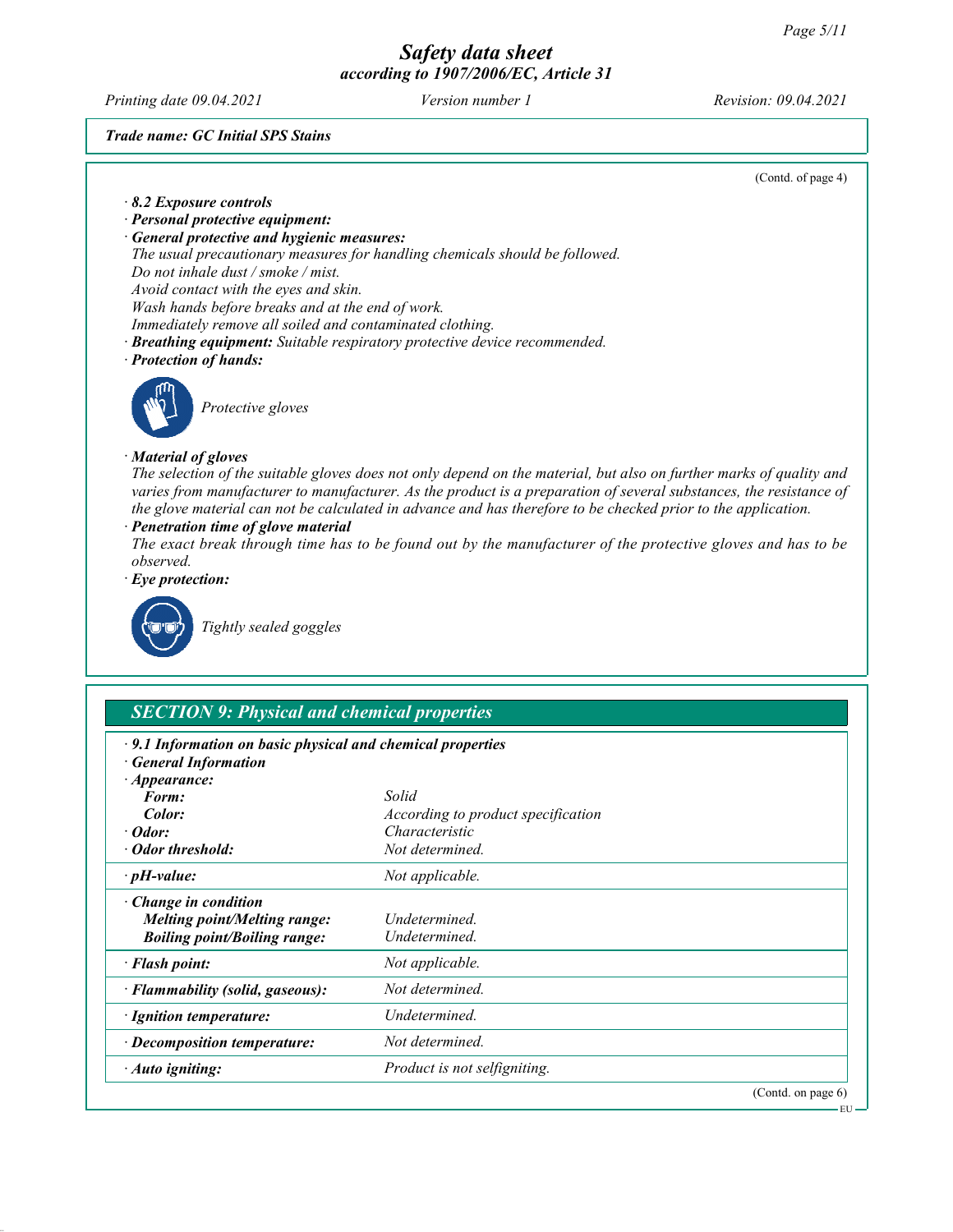Printing date 09.04.2021 Version number 1 Revision: 09.04.2021

Trade name: GC Initial SPS Stains

|                                                            |                                               | (Contd. of page 5) |
|------------------------------------------------------------|-----------------------------------------------|--------------------|
| · Danger of explosion:                                     | Product does not present an explosion hazard. |                    |
| $\cdot$ Explosion limits:                                  |                                               |                    |
| Lower:                                                     | Not determined.                               |                    |
| <b>Upper:</b>                                              | Not determined.                               |                    |
| · Vapor pressure:                                          | Not applicable.                               |                    |
| $\cdot$ Density:                                           | Not determined.                               |                    |
|                                                            | $2,56$ g/cm <sup>3</sup>                      |                    |
|                                                            | 1,18g/ml                                      |                    |
| $\cdot$ Relative density                                   | Not determined.                               |                    |
| $\cdot$ <i>Vapor density</i>                               | Not applicable.                               |                    |
| $\cdot$ Evaporation rate                                   | Not applicable.                               |                    |
| · Solubility in / Miscibility with                         |                                               |                    |
| Water:                                                     | Fully miscible.                               |                    |
| · Partition coefficient (n-octanol/water): Not determined. |                                               |                    |
| · <i>Viscosity</i> :                                       |                                               |                    |
| Dynamic:                                                   | Not applicable.                               |                    |
| Kinematic:                                                 | Not applicable.                               |                    |
| $\cdot$ 9.2 Other information                              | No further relevant information available.    |                    |

## SECTION 10: Stability and reactivity

· 10.1 Reactivity No further relevant information available.

· 10.2 Chemical stability

· Thermal decomposition / conditions to be avoided: No decomposition if used according to specifications.

- · 10.3 Possibility of hazardous reactions No dangerous reactions known.
- $\cdot$  10.4 Conditions to avoid No further relevant information available.
- · 10.5 Incompatible materials: No further relevant information available.
- · 10.6 Hazardous decomposition products: No dangerous decomposition products known.

## SECTION 11: Toxicological information

· 11.1 Information on toxicological effects

· Acute toxicity: Based on available data, the classification criteria are not met.

· LD/LC50 values that are relevant for classification:

## 13463-67-7 titanium dioxide

Oral LD50 >5,000 mg/kg (mouse) (OECD 420)

Inhalative  $|LCS0/4 h| > 6.82$  mg/l (rat male)

· Primary irritant effect:

### on the skin:

Causes skin irritation.

· on the eye:

Causes serious eye damage.

· Sensitization: Based on available data, the classification criteria are not met.

(Contd. on page 7)

EU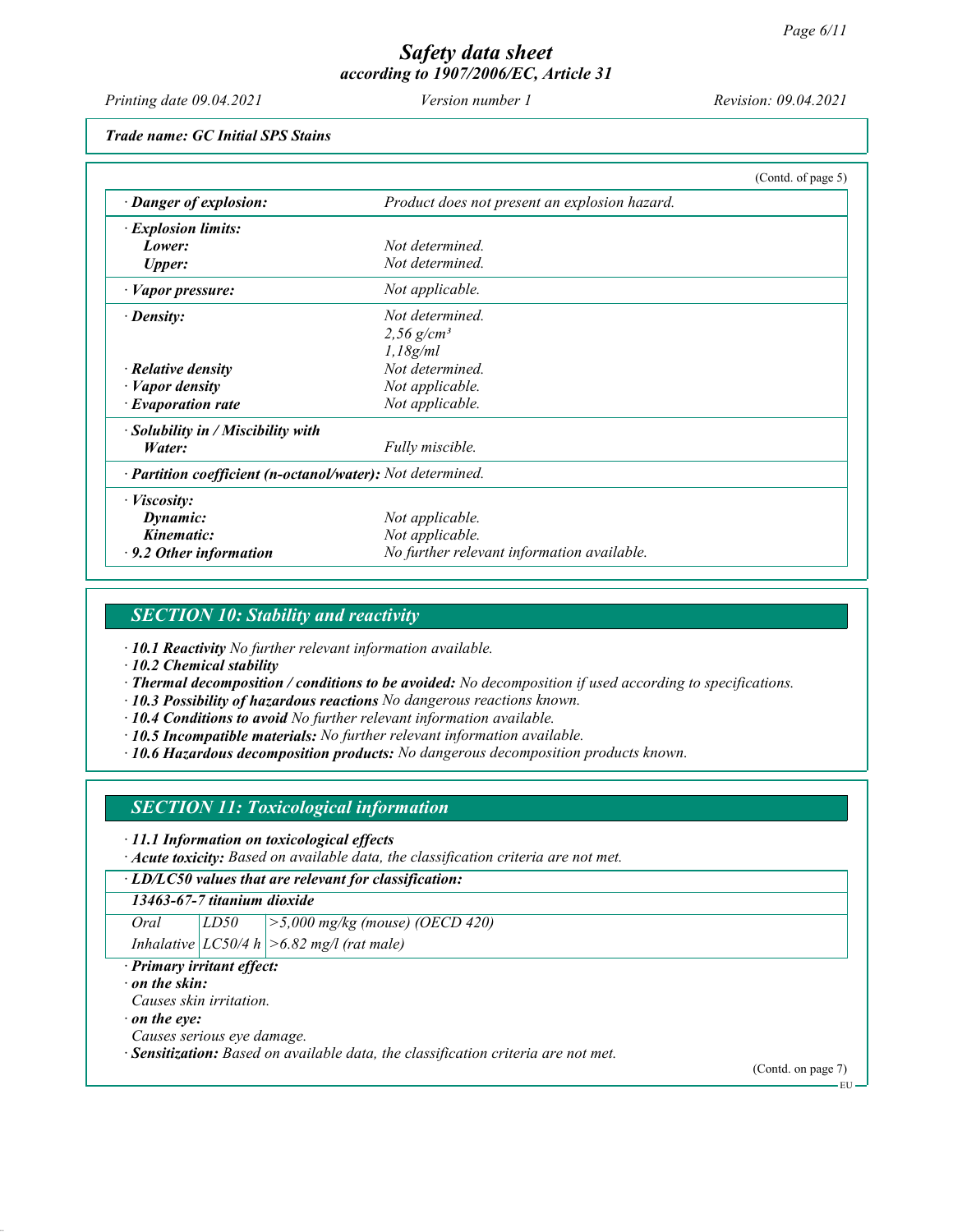# Safety data sheet

according to 1907/2006/EC, Article 31

Printing date 09.04.2021 Version number 1 Revision: 09.04.2021

(Contd. of page 6)

Trade name: GC Initial SPS Stains

· Additional toxicological information:

· OSHA-Ca (Occupational Safety & Health Administration)

None of the ingredients is listed.

· Repeated dose toxicity No further relevant information available.

· CMR effects (carcinogenity, mutagenicity and toxicity for reproduction)

No further relevant information available.

- $\cdot$  Germ cell mutagenicity Based on available data, the classification criteria are not met.
- $\cdot$  **Carcinogenicity** Based on available data, the classification criteria are not met.
- · Reproductive toxicity

May damage fertility. May damage the unborn child.

 $\cdot$  **STOT-single exposure** Based on available data, the classification criteria are not met.

· STOT-repeated exposure

Causes damage to the lung through prolonged or repeated exposure. Route of exposure: Inhalation.

· Aspiration hazard Based on available data, the classification criteria are not met.

## SECTION 12: Ecological information

· 12.1 Toxicity

- · Aquatic toxicity: No further relevant information available.
- · 12.2 Persistence and degradability No further relevant information available.
- · 12.3 Bioaccumulative potential No further relevant information available.
- · 12.4 Mobility in soil No further relevant information available.
- · Additional ecological information:

· General notes:

Water hazard class 1 (Self-assessment): slightly hazardous for water

Do not allow undiluted product or large quantities of it to reach ground water, water course or sewage system.

- · 12.5 Results of PBT and vPvB assessment
- · PBT: Not applicable.
- $\cdot$  vPvB: Not applicable.
- $\cdot$  12.6 Other adverse effects No further relevant information available.

## SECTION 13: Disposal considerations

- · 13.1 Waste treatment methods
- · Recommendation:

Must not be disposed of together with household garbage. Do not allow product to reach sewage system.

- · Uncleaned packagings:
- · Recommendation: Disposal must be made according to official regulations.
- · Recommended cleansing agent: Water, if necessary with cleansing agents.

## SECTION 14: Transport information

· 14.1 UN-Number  $\cdot$  ADR, IMDG, IATA UN1759

(Contd. on page 8)

EU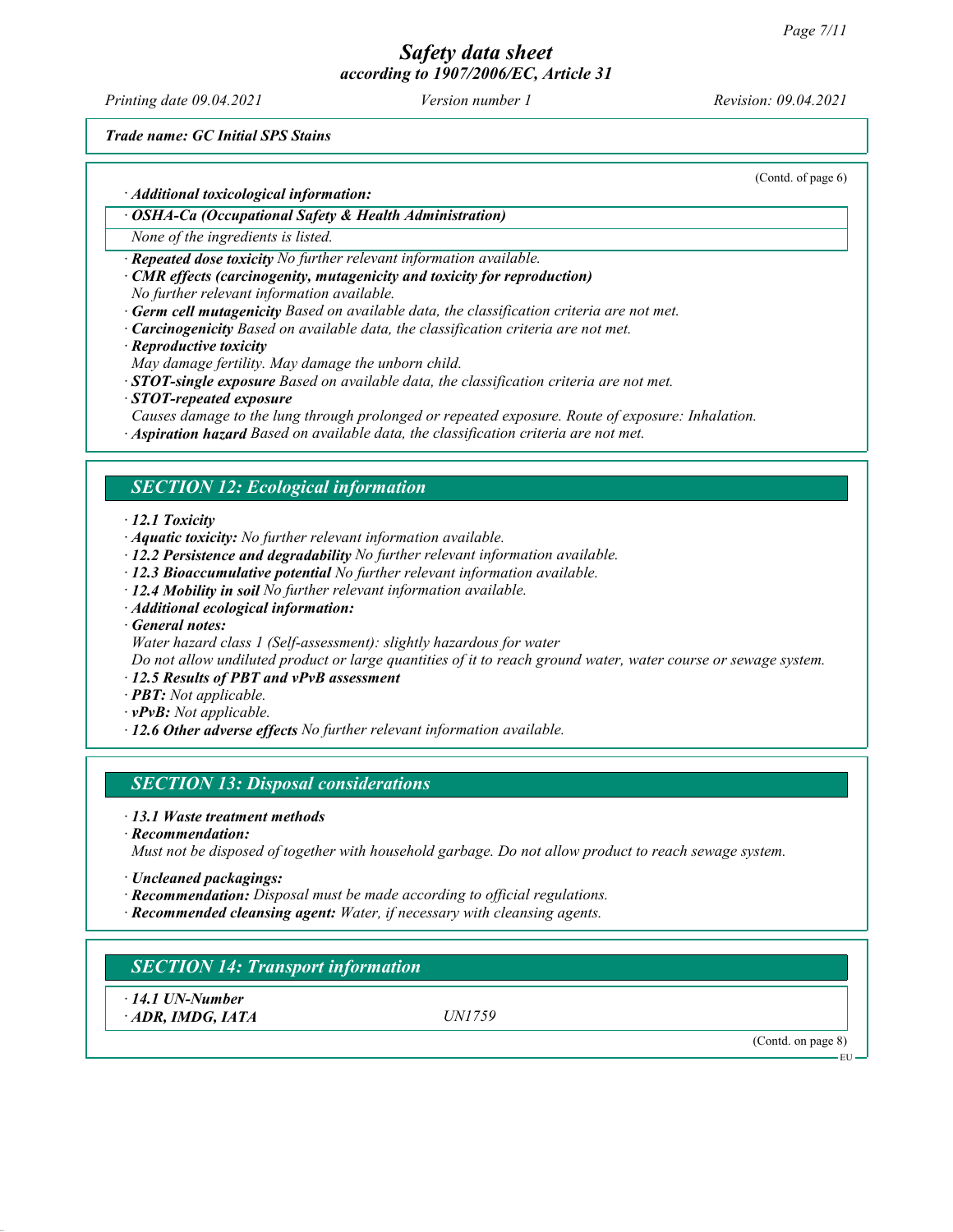Printing date 09.04.2021 Version number 1 Revision: 09.04.2021

Trade name: GC Initial SPS Stains

|                                                                                          | (Contd. of page 7)                                                      |
|------------------------------------------------------------------------------------------|-------------------------------------------------------------------------|
| $\cdot$ 14.2 UN proper shipping name                                                     |                                                                         |
| $\cdot$ DOT                                                                              | Corrosive solids, n.o.s. (Potassium monoxide, Phosphorus                |
| $\cdot$ ADR                                                                              | <i>pentoxide</i> )<br>1759 CORROSIVE SOLID, N.O.S. (POTASSIUM MONOXIDE, |
|                                                                                          | PHOSPHORUS PENTOXIDE)                                                   |
| · IMDG, IATA                                                                             | CORROSIVE SOLID, N.O.S. (POTASSIUM MONOXIDE,                            |
|                                                                                          | PHOSPHORUS PENTOXIDE)                                                   |
| · 14.3 Transport hazard class(es)                                                        |                                                                         |
| $\cdot$ ADR                                                                              |                                                                         |
|                                                                                          |                                                                         |
|                                                                                          |                                                                         |
|                                                                                          |                                                                         |
| · Class                                                                                  | 8 (C10) Corrosive substances                                            |
| $\cdot$ Label                                                                            | 8                                                                       |
| · IMDG, IATA                                                                             |                                                                         |
|                                                                                          |                                                                         |
|                                                                                          |                                                                         |
|                                                                                          |                                                                         |
|                                                                                          |                                                                         |
| · Class                                                                                  | 8 Corrosive substances                                                  |
| $-Label$                                                                                 | 8                                                                       |
| · 14.4 Packing group                                                                     |                                                                         |
| ADR, IMDG, IATA                                                                          | II                                                                      |
| · 14.5 Environmental hazards:                                                            | Not applicable.                                                         |
| $\cdot$ 14.6 Special precautions for user                                                | Warning: Corrosive substances                                           |
| · Hazard identification number (Kemler code):                                            | 80                                                                      |
| · EMS Number:<br>· Segregation groups                                                    | $F-A, S-B$<br>Acids                                                     |
| · Stowage Category                                                                       | $\boldsymbol{A}$                                                        |
|                                                                                          |                                                                         |
| · 14.7 Transport in bulk according to Annex II of<br><b>MARPOL73/78 and the IBC Code</b> | Not applicable.                                                         |
| · Transport/Additional information:                                                      |                                                                         |
| $\cdot$ ADR                                                                              |                                                                         |
| $\cdot$ Limited quantities (LQ)                                                          | 1 kg                                                                    |
| $\cdot$ Excepted quantities (EQ)                                                         | Code: E2                                                                |
|                                                                                          | Maximum net quantity per inner packaging: 30 g                          |
|                                                                                          | Maximum net quantity per outer packaging: 500 g                         |
|                                                                                          | 2                                                                       |
|                                                                                          |                                                                         |
| · Transport category<br>· Tunnel restriction code                                        | $\cal E$                                                                |
| $\cdot$ IMDG<br>$\cdot$ Limited quantities (LQ)                                          | 1 kg                                                                    |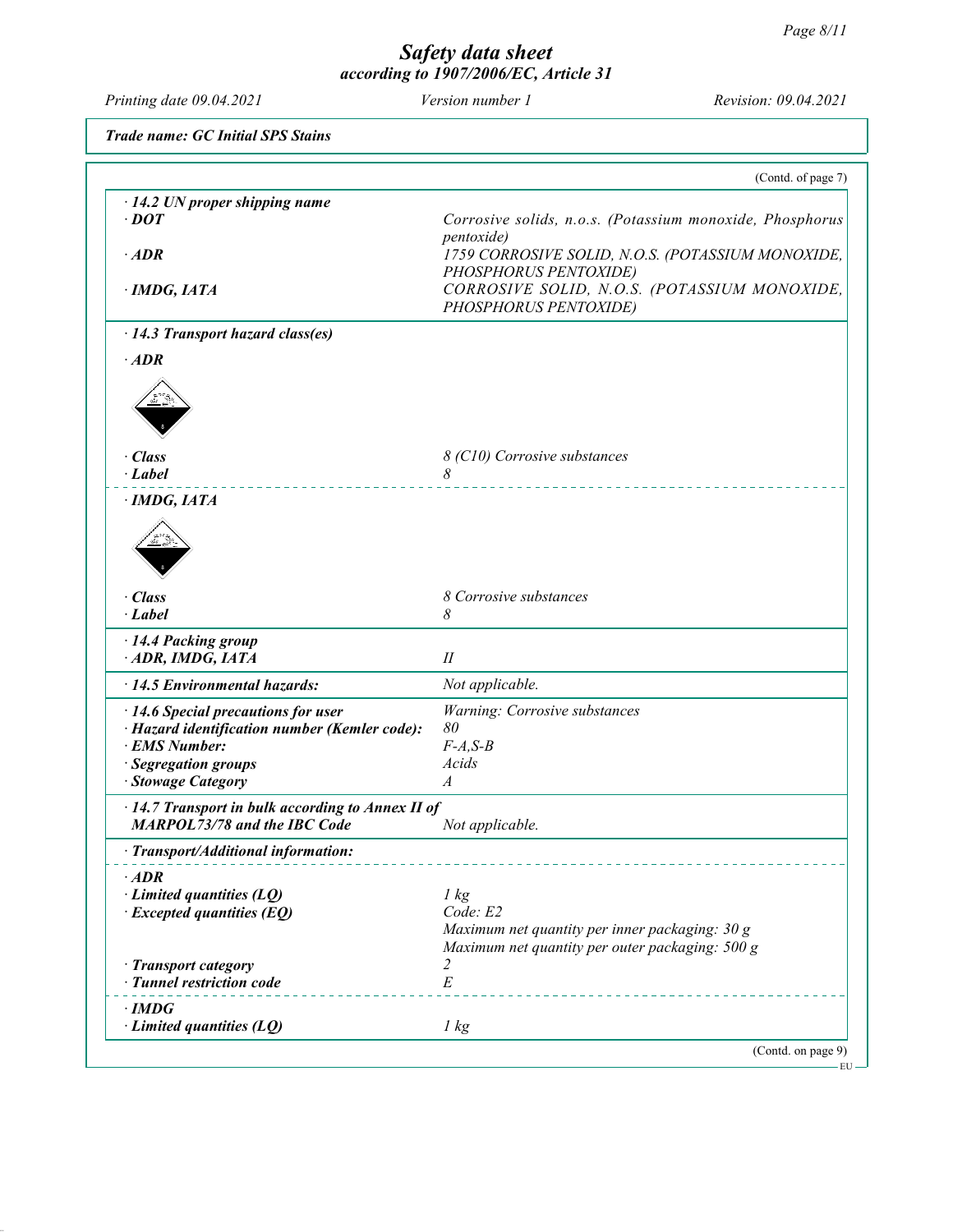Printing date 09.04.2021 Version number 1 Revision: 09.04.2021

Trade name: GC Initial SPS Stains

|                                  | (Contd. of page 8)                                                                                             |
|----------------------------------|----------------------------------------------------------------------------------------------------------------|
| $\cdot$ Excepted quantities (EQ) | Code E2<br>Maximum net quantity per inner packaging: $30 g$<br>Maximum net quantity per outer packaging: 500 g |
| · UN "Model Regulation":         | UN 1759 CORROSIVE SOLID, N.O.S. (POTASSIUM)<br>MONOXIDE, PHOSPHORUS PENTOXIDE), 8, II                          |

## SECTION 15: Regulatory information

· 15.1 Safety, health and environmental regulations/legislation specific for the substance or mixture · Sara

|  |  |  | · Section 355 (extremely hazardous substances): |
|--|--|--|-------------------------------------------------|
|--|--|--|-------------------------------------------------|

1314-56-3 phosphorus pentoxide

· Section 313 (Specific toxic chemical listings):

1344-28-1 aluminium oxide

1304-28-5 barium oxide, obtained by calcining witherite

· Proposition 65

· Chemicals known to cause cancer:

14464-46-1 Cristobalite

13463-67-7 titanium dioxide

· Chemicals known to cause reproductive toxicity for females:

None of the ingredients is listed.

· Chemicals known to cause reproductive toxicity for males:

None of the ingredients is listed.

· Chemicals known to cause developmental toxicity:

None of the ingredients is listed.

· Carcinogenic categories

| $\cdot$ EPA (Environmental Protection Agency)            |                                                           |                                  |  |  |
|----------------------------------------------------------|-----------------------------------------------------------|----------------------------------|--|--|
|                                                          | $1303-86-2$ diboron trioxide                              | I (oral)                         |  |  |
|                                                          | $1304-28-5$ barium oxide, obtained by calcining witherite | $D,$ CBD(inh), $NL$ (oral)       |  |  |
|                                                          | $1306 - 38 - 3$ cerium dioxide                            | П                                |  |  |
|                                                          | $7758-88-5$ cerium trifluoride                            | $I\!I$                           |  |  |
| $\cdot$ TLV (Threshold Limit Value established by ACGIH) |                                                           |                                  |  |  |
|                                                          | $14464 - 46 - 1$ Cristobalite                             | A2                               |  |  |
|                                                          | $1344 - 28 - 1$ aluminium oxide                           | A4                               |  |  |
|                                                          | $1304-28-5$ barium oxide, obtained by calcining witherite | A4                               |  |  |
|                                                          | $1314 - 23 - 4$ zirconium oxide                           | A4                               |  |  |
|                                                          | $7758-88-5$ cerium trifluoride                            | A4                               |  |  |
|                                                          | $13463-67-7$ titanium dioxide                             | A4                               |  |  |
| · MAK (German Maximum Workplace Concentration)           |                                                           |                                  |  |  |
|                                                          | $14464 - 46 - 1$ Cristobalite                             | 1                                |  |  |
|                                                          | $1344 - 28 - 1$ aluminium oxide                           | $\overline{c}$                   |  |  |
|                                                          |                                                           | $\overline{(Contd. on page 10)}$ |  |  |

EU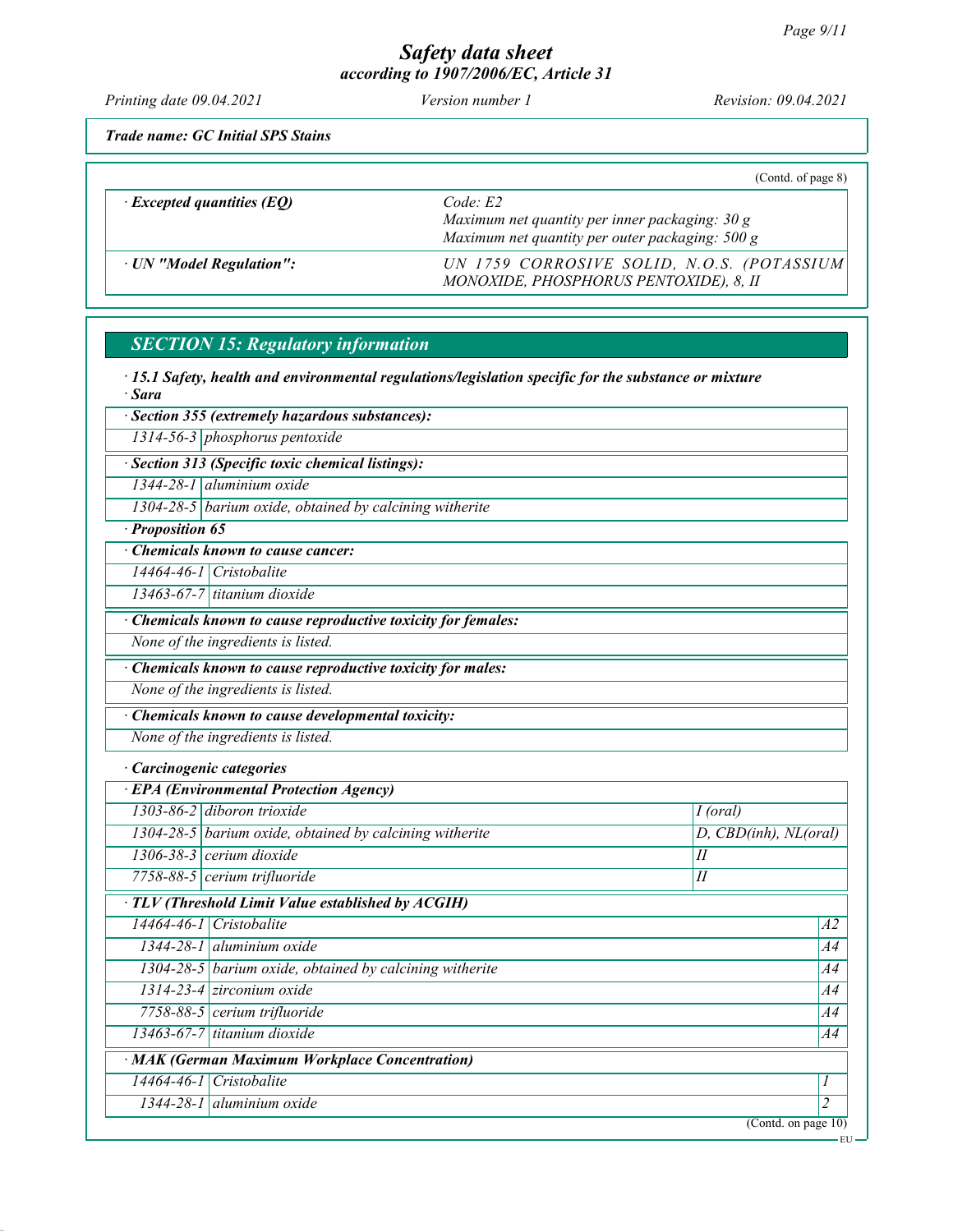Printing date 09.04.2021 Version number 1 Revision: 09.04.2021

(Contd. of page 9)

Trade name: GC Initial SPS Stains

 $13463-67-7$  titanium dioxide  $3A$ 

· NIOSH-Ca (National Institute for Occupational Safety and Health)

14464-46-1 Cristobalite

13463-67-7 titanium dioxide

· Directive 2012/18/EU

· Named dangerous substances - ANNEX I None of the ingredients is listed.

· REGULATION (EC) No 1907/2006 ANNEX XVII Conditions of restriction: 30

· Other regulations, limitations and prohibitive regulations

· Substances of very high concern (SVHC) according to REACH, Article 57

1303-86-2 diboron trioxide

· 15.2 Chemical safety assessment: A Chemical Safety Assessment has not been carried out.

## SECTION 16: Other information

#### · Relevant phrases

H302 Harmful if swallowed.

H314 Causes severe skin burns and eye damage.

H315 Causes skin irritation.

H318 Causes serious eye damage.

H319 Causes serious eye irritation.

H332 Harmful if inhaled.

H335 May cause respiratory irritation.

H360FD May damage fertility. May damage the unborn child.

H372 Causes damage to the lung through prolonged or repeated exposure. Route of exposure: Inhalation.

· Classification according to Regulation (EC) No 1272/2008 Calculation method

· Department issuing SDS: Regulatory affairs

· Contact: msds@gc.dental

· Abbreviations and acronyms: ADR: Accord européen sur le transport des marchandises dangereuses par Route (European Agreement concerning the International Carriage of Dangerous Goods by Road) IMDG: International Maritime Code for Dangerous Goods DOT: US Department of Transportation IATA: International Air Transport Association GHS: Globally Harmonised System of Classification and Labelling of Chemicals ACGIH: American Conference of Governmental Industrial Hygienists EINECS: European Inventory of Existing Commercial Chemical Substances ELINCS: European List of Notified Chemical Substances CAS: Chemical Abstracts Service (division of the American Chemical Society) DNEL: Derived No-Effect Level (REACH) LC50: Lethal concentration, 50 percent LD50: Lethal dose, 50 percent PBT: Persistent, Bioaccumulative and Toxic SVHC: Substances of Very High Concern vPvB: very Persistent and very Bioaccumulative NIOSH: National Institute for Occupational Safety OSHA: Occupational Safety & Health Acute Tox. 4: Acute toxicity - oral – Category 4 Skin Corr. 1A: Skin corrosion/irritation – Category 1A Skin Irrit. 2: Skin corrosion/irritation – Category 2 Eye Dam. 1: Serious eye damage/eye irritation – Category 1 Eye Irrit. 2: Serious eye damage/eye irritation – Category 2 Repr. 1B: Reproductive toxicity – Category 1B STOT SE 3: Specific target organ toxicity (single exposure) – Category 3

(Contd. on page 11)